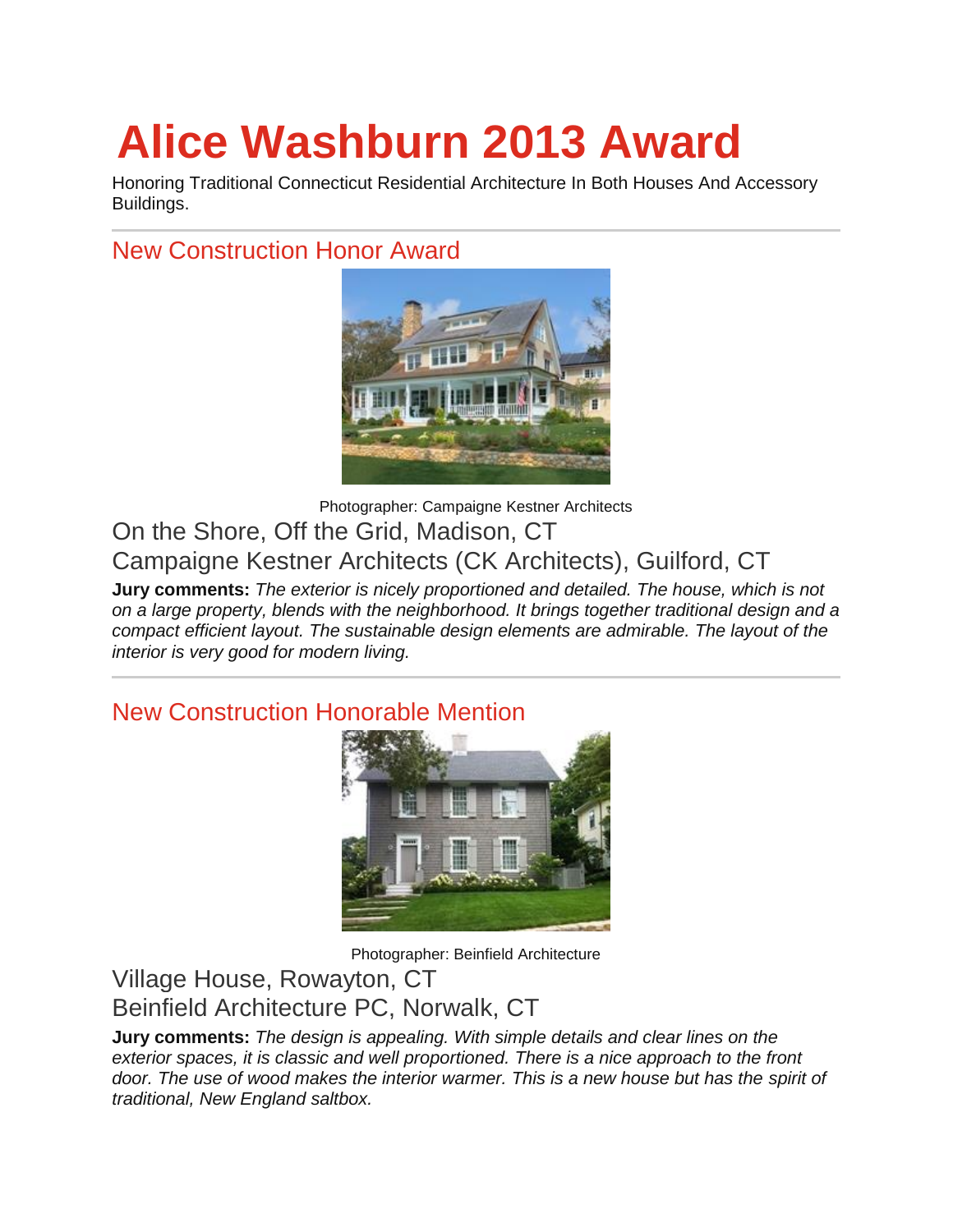## Accessory Building Honor Award



### Photographer: Charles Hilton Architects Gardener's Cottage on French Country Farm Charles Hilton Architects, Greenwich, CT

**Jury comments:** *There is a good use of existing volumes, recladding them with nice details. There is a pretty approach to the front. The building is charming. The jury applauds the use of most of the existing structure. It keeps the volumes, but reimages what could be done on the outside while cleaning up the interior. It took ingenuity to carry out this project, and vision carried it through.*

## Additions and Renovations Honor Award



Photographer: Austin Patterson Disston Architects Italianate Revived—Greenwich, CT Austin Patterson Disston Architects, Southport, CT

**Jury comments:** *The jury liked the fact that one cannot tell where old and new come together. It is an Italianate Revival style success. The exterior works; the design was bold in demolition. The interiors are nicely detailed and totally in keeping with the Italianate style.*